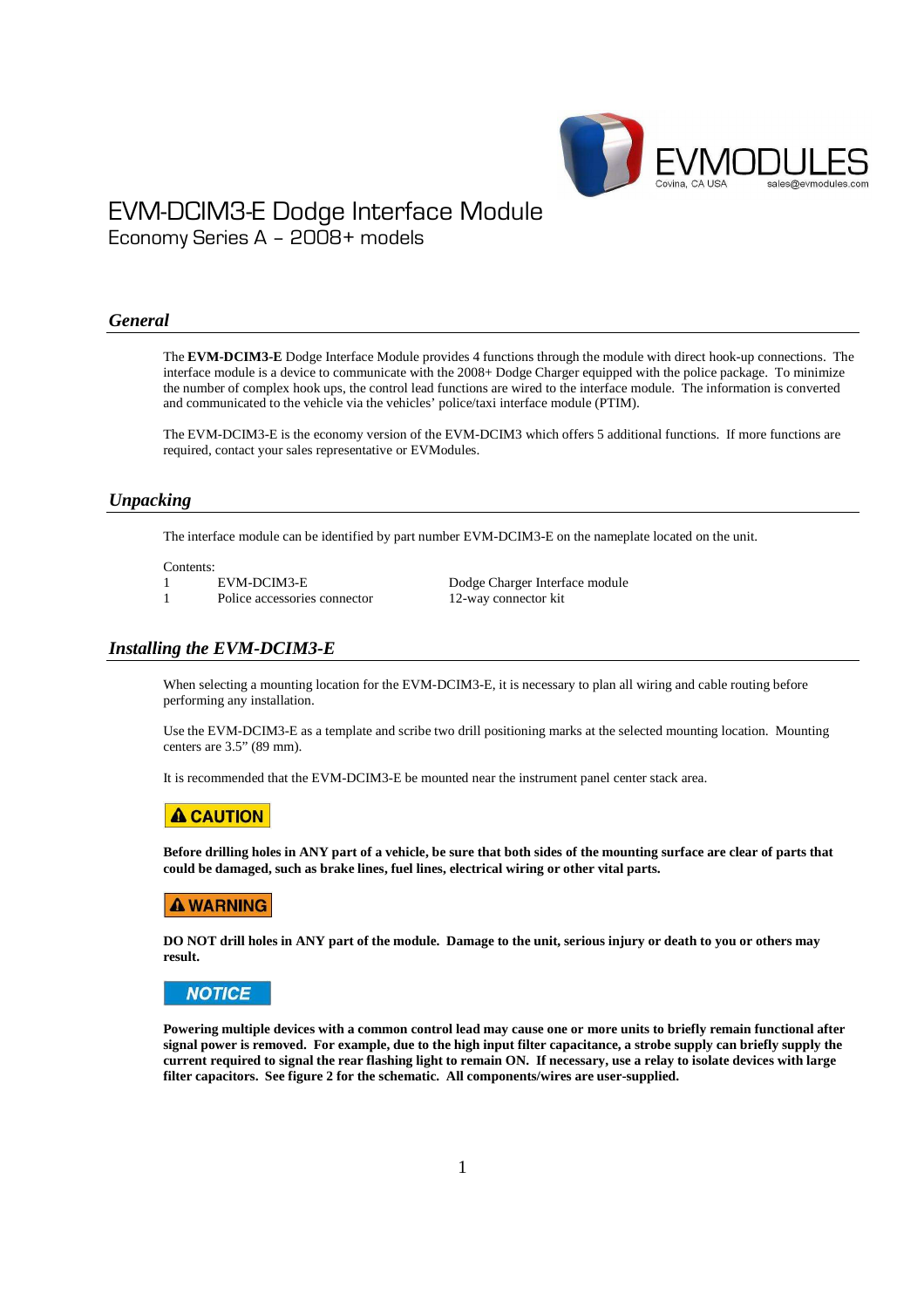

## **A CAUTION**

**Insulate all unused wires to prevent short circuits.** 

### *Wiring the EVM-DCIM3-E*

Attach the red power wire to a positive ignition source with a 3a fuse (customer supplied). Attach the black wire to a good clean negative ground. If additional wire is necessary, use 18 AWG wire or larger.

## **A CAUTION**

#### **The EVM-DCIM3-E module is designed for Dodge Chargers 2008 & up. Damage to the vehicle's BCM may result for installing the incorrect module.**

See Table 1 to verify the correct model year.

| <b>VIN DECODING INFORMATION</b> |                       |                           |  |  |  |
|---------------------------------|-----------------------|---------------------------|--|--|--|
| <b>POSITION</b>                 | <b>INTERPRETATION</b> | <b>CODE = DESCRIPTION</b> |  |  |  |
| 10                              | Model Year            | $7 = 2007$                |  |  |  |
| 10                              | Model Year            | $8 = 2008$                |  |  |  |
| 10                              | Model Year            | $9 = 2009$                |  |  |  |

See table 2 for wiring the controller's functions to the unit. If additional wire is necessary, use 22 AWG wire or larger.

#### REAR FLASHING LIGHTS

When 12vdc (+BAT) is applied to the REAR FLASHING LIGHTS control wire, the vehicle's flasher for the rear tail lights will activate.

#### FRONT FLASHING LIGHTS

When  $12$ vdc (+BAT) is applied to the FRONT FLASHING LIGHTS control wire, the vehicle's flasher for the front high beam headlights will activate. You can program this feature to be independent of the PARK SENSE circuit. Refer to table 3 for the DIP switch settings.

#### PARK SENSE

When the vehicle transmission is in park, a 3a, 12vdc (-BAT) ground signal will be present on the PARK SENSE NC wire. When the vehicle transmission is not in park, a 3a, 12vdc (-BAT) ground signal will be present on the PARK SENSE NO wire.



**A user supplied relay or solenoid is necessary when using either PARK SENSE NC or PARK SENSE NO for loads more than 3a.**